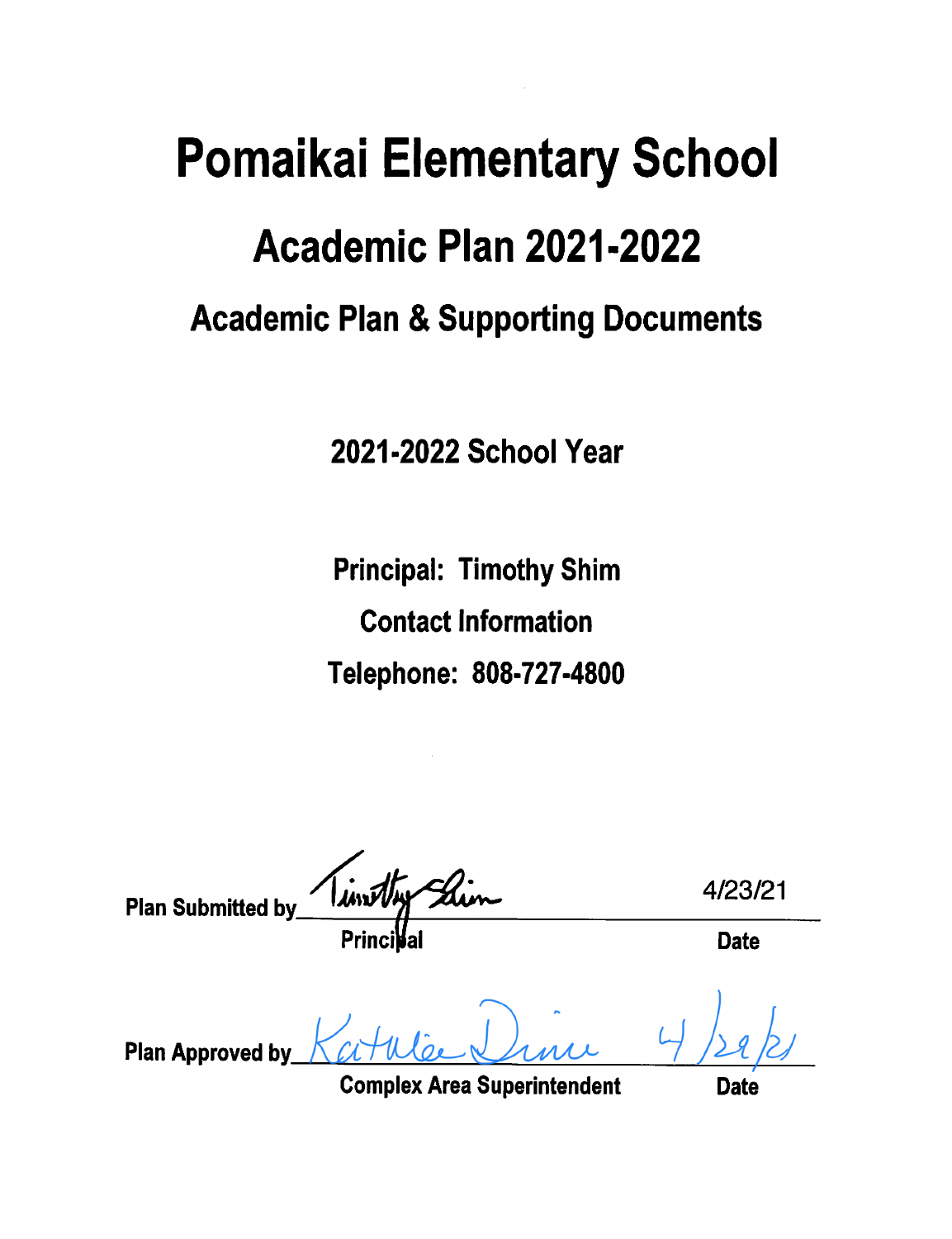

## **2021 Academic Plan, School Year 2021-22**

#### **Pōmaikaʻi Elementary School**

Developing a collaborative Academic Plan framed by the HIDOE Learning Organization is the foundation for a forward focused 3-Year Academic Plan. An effective Academic Plan utilizes existing school resources to improve and/or introduce new ideas that accelerate the school community's knowledge about ending achievement gaps and providing equitable services for all students. A forward focused Academic Plan clearly describes a school's Theory of Action that incorporates the following:1) analyzing data to explain achievement gaps; 2) incorporating measurable outcomes that inform a school how to close the achievement gap; and, 3) applying contextual and community measurements and assessments.

Starting from a comprehensive needs assessment, schools design measurable outcomes from the study of organizational, instructional, and student support systems. The measurable outcomes are implemented and improved through Plan, Do, Study, Act (PDSA) cycles, and systemized by leading indicators.

#### **HIDOE Learning Organization**

**Pipeline of Emerging Ideas:** To prepare for emerging trends, advancements and changes that impact education, ideas are tried and vetted by our schools and teams, some will advance to support the core.

● The **Pipeline of Emerging Ideas** is linked to the HIDOE 2020-30 Strategic Plan (page 5).

**Innovation in Support of the Core:** New strategies and systems for delivering teaching and learning. High-Impact strategies: School Design, Teacher Collaboration, Student Voice.

● The 3-Year Academic Plan incorporates School Design and Student Voice for **Innovation in Support of the Core** (pages 3-4).

#### **Teaching & Learning Core:** Focus: equity and excellence in core curriculum and supports

● The 3-Year Academic Plan is structured by the HIDOE Learning Organization, and it is founded on the **Teaching & Learning Core** (page 2).

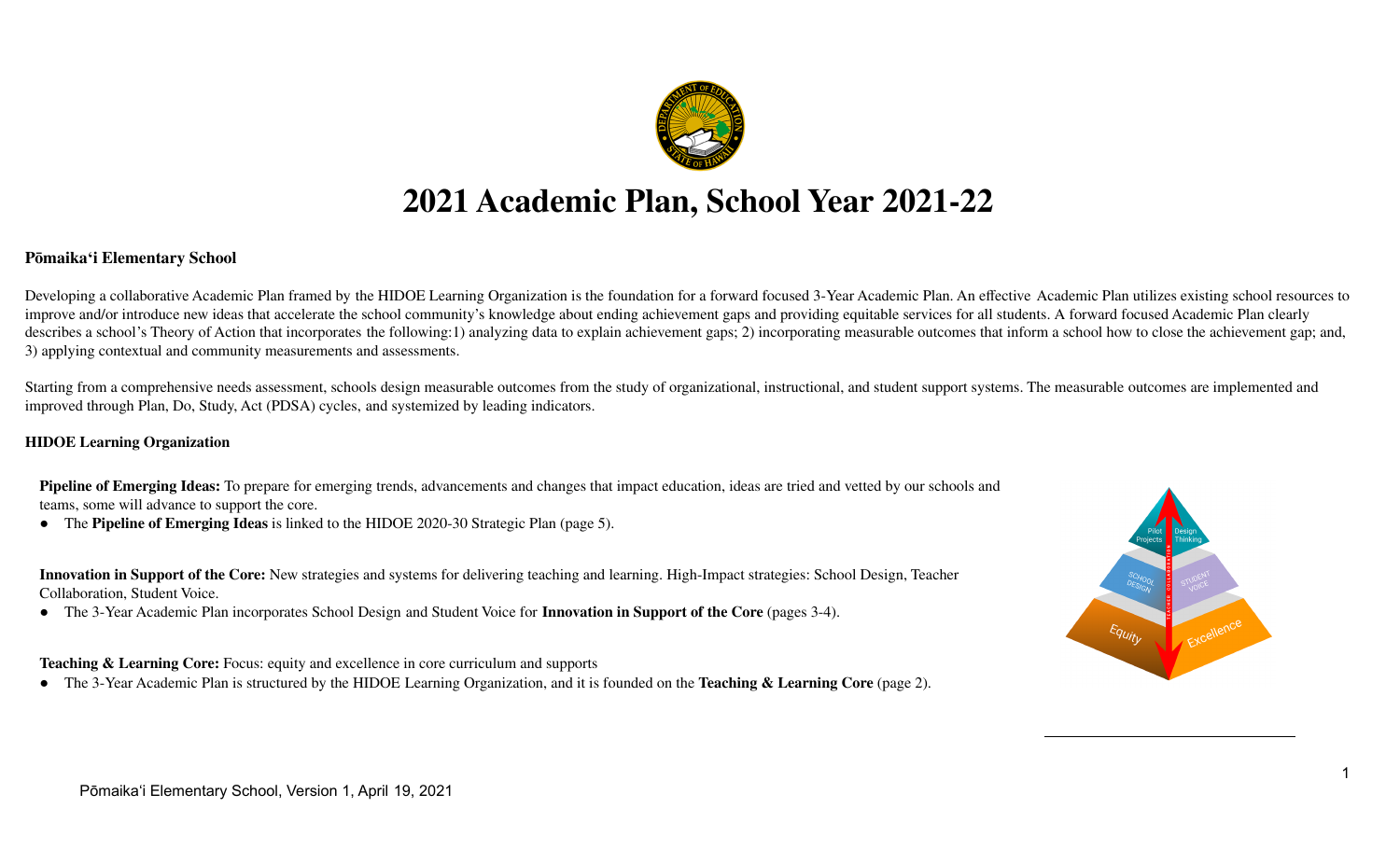

## **Teaching & Learning Core: Equity and Excellence**

In order to address equity, list the targeted subgroup(s) and their identified needs. Specifying enabling [activities](https://docs.google.com/document/d/1_CBCCCUPTqpr2sEeh1fQ9EUVupyhBBZlYUdzcm9zCw0) in the academic plan should address identified subgroup(s) and their needs.

| What are your Enabling Activities to improve the achievement gap?<br>Identify and describe an achievement gap including but not limited to Special Education or<br>English Learners or any other sub group. The description must be gathered from a CNA such<br>as Title I, WASC Self Study, Internationa<br>What is your Theory of Action (if-then) to<br>improve the achievement gap?<br><b>Student Success</b><br>measurements.<br>K-5 students will receive content area instruction through school-wide foundational arts integration strategies<br>It has long been our belief that, if we use<br>for tier one and two instruction.<br>An achievement gap between our high needs students (Special Education, English<br>arts integration strategies as an inclusive<br>Tableau<br>$\cap$<br>Language Learners, and our students with Free/Reduced lunch) is increasing in English<br><b>Reading Visual Text</b><br>approach, then we will develop the<br>Language Arts (29 points) and not improving in Math (16 points) based on our Smarter<br>K-2 students will receive consistent delivery of Beginning Reading Foundational Skills (BFRS) daily in tier one<br>whole child to be college, career, and life<br>and two instruction.<br><b>Balanced Assessment scores.</b><br>ready. This inclusive approach for tier<br>K-5 students will be provided a consistent process of Academic and Behavioral RTI instruction<br>$\bullet$<br>K-5 students will receive place and project based learning opportunities to innovatively solve real world<br>one and two instruction scaffolds the<br>WASC Critical Area #1<br>problems integrating NGSS & C3 Framework.<br>That the administration and staff seek ways to implement a process to ensure successful<br>DOK levels of thinking and responding<br>systems of support in order to have clarity and consistency on school wide initiatives to close<br>through collaboration, empower student<br><b>Staff Success</b><br>the achievement gap.<br>Professional Development to improve quality and consistency of instruction on school-wide foundational arts<br>voice, peer feedback processes, and a<br>Plan the year<br>$\bullet$<br>integration strategies, BFRS and mathematical discourse and problem solving through math routines<br>constructive approach.<br>PLTs, Mentoring, etc.<br>Instructional Coaching supports will be in place to provide feedback and reflection on individual teacher's<br>growth with school-wide strategies and practices:<br>Monthly PLT linked outcomes<br>Arts Integration<br>In this academic year 21-22, we believe<br><b>BFRS</b><br>WASC Critical Area #2<br>if we continue enhance our academic and<br>Number Routines and Mathematical Problem Solving<br>That the administration and teachers investigate ways to develop, enhance and further<br>behavioral RTI system, through common<br>Academic RTI<br>systematize their efforts in Data Teams and RTI to assist their students in achieving academic<br>agreements among grade levels and<br>and behavior success.<br><b>Successful Systems of Support</b><br>Consistent RTI & DFIT Processes<br>instructional coaching, for tiered<br>$\bullet$<br>Professional Learning Teams to focus on student learning through collaboration, reflection, vertical<br>articulation, deepening school-wide instructional strategies, common formative instruction, and curriculum<br>instruction at Pōmaika'i Elementary<br>WASC Critical Area #3<br>development to ensure a consistent delivery of curriculum and instruction.<br>School, then students will receive a<br>That the administration and staff seek ways to improve their efforts in vertical articulation to<br>Fund National Consultant to strengthen culture of continuous improvement by increasing<br>consistent delivery of tiered instruction,<br>transparency and efficiency of shared leadership PLTs.<br>ensure student success through the grades and a consistent delivery of curriculum.<br>PLT Leads to create a calendar for PLT learning tasks aligned to whole child learning, Social<br>improving the quality of instruction and<br>$\circ$<br>• Reading, Math, Writing, etc.<br>Emotional Learning, Critical Areas of Support, district and state goals (Draft Here)<br>support, improving student achievement<br>Continue to design SpEd Data Formative Instruction Team as a collaborative community to<br>WASC Critical Area #4<br>and social emotional total well being.<br>improve inclusive practices, equity of environment, and communication with general education<br>That the administration and teachers investigate ways to create a coherent, school wide GLO<br>teacher and scheduling.<br>evaluation tool to ensure consistent expectations for all students.<br>• Implement $& Evaluate a tool$ |
|---------------------------------------------------------------------------------------------------------------------------------------------------------------------------------------------------------------------------------------------------------------------------------------------------------------------------------------------------------------------------------------------------------------------------------------------------------------------------------------------------------------------------------------------------------------------------------------------------------------------------------------------------------------------------------------------------------------------------------------------------------------------------------------------------------------------------------------------------------------------------------------------------------------------------------------------------------------------------------------------------------------------------------------------------------------------------------------------------------------------------------------------------------------------------------------------------------------------------------------------------------------------------------------------------------------------------------------------------------------------------------------------------------------------------------------------------------------------------------------------------------------------------------------------------------------------------------------------------------------------------------------------------------------------------------------------------------------------------------------------------------------------------------------------------------------------------------------------------------------------------------------------------------------------------------------------------------------------------------------------------------------------------------------------------------------------------------------------------------------------------------------------------------------------------------------------------------------------------------------------------------------------------------------------------------------------------------------------------------------------------------------------------------------------------------------------------------------------------------------------------------------------------------------------------------------------------------------------------------------------------------------------------------------------------------------------------------------------------------------------------------------------------------------------------------------------------------------------------------------------------------------------------------------------------------------------------------------------------------------------------------------------------------------------------------------------------------------------------------------------------------------------------------------------------------------------------------------------------------------------------------------------------------------------------------------------------------------------------------------------------------------------------------------------------------------------------------------------------------------------------------------------------------------------------------------------------------------------------------------------------------------------------------------------------------------------------------------------------------------------------------------------------------------------------------------------------------------------------------------------------------------------------------------------------------------------------------------------------------------------------------------------------------------------------------------------------------------------------------------------------------------------------------------------------------------------------------------------------------------------------------------------------------------------------------------------------------------------------------------------------------------------------------------------------------------------------------------------------------------------------------------------------------------------------------------------------------------------------------------------------------------------------------------------------------------------------------------------------------------------------------------------------------------------------------------------------------------------------------|
|                                                                                                                                                                                                                                                                                                                                                                                                                                                                                                                                                                                                                                                                                                                                                                                                                                                                                                                                                                                                                                                                                                                                                                                                                                                                                                                                                                                                                                                                                                                                                                                                                                                                                                                                                                                                                                                                                                                                                                                                                                                                                                                                                                                                                                                                                                                                                                                                                                                                                                                                                                                                                                                                                                                                                                                                                                                                                                                                                                                                                                                                                                                                                                                                                                                                                                                                                                                                                                                                                                                                                                                                                                                                                                                                                                                                                                                                                                                                                                                                                                                                                                                                                                                                                                                                                                                                                                                                                                                                                                                                                                                                                                                                                                                                                                                                                                                         |

2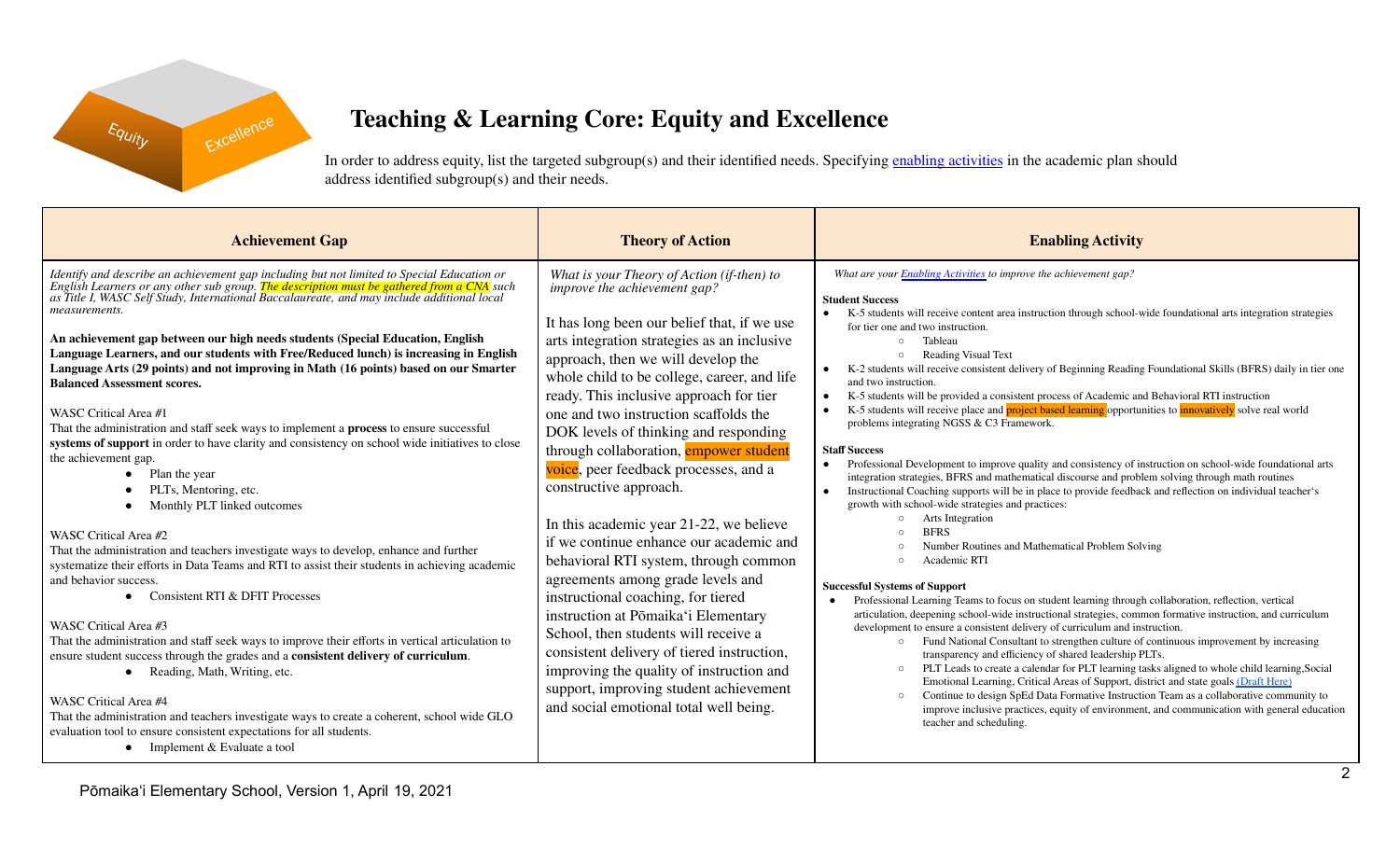

## **Innovation in Support of the Core: School Design and Student Voice**

Describe here your **complex/school** contexts for School Design and Student Voice. Describe here your current and continuing initiatives that will further advance your 2021-22 School Design and Student Voice. Describe here your **Conditions for Success** for School Design and Student Voice.

**SY 2021-22 [Measurable](https://docs.google.com/document/d/1ZUJS1Zd6kueCzag9Ja-rDCrDVyaJFBmV-dJgk6fY1X8/edit) Outcomes SY 2022-23 [Measurable](https://docs.google.com/document/d/1ZUJS1Zd6kueCzag9Ja-rDCrDVyaJFBmV-dJgk6fY1X8/edit) Outcomes SY 2023-24 [Measurable](https://docs.google.com/document/d/1ZUJS1Zd6kueCzag9Ja-rDCrDVyaJFBmV-dJgk6fY1X8/edit) Outcomes**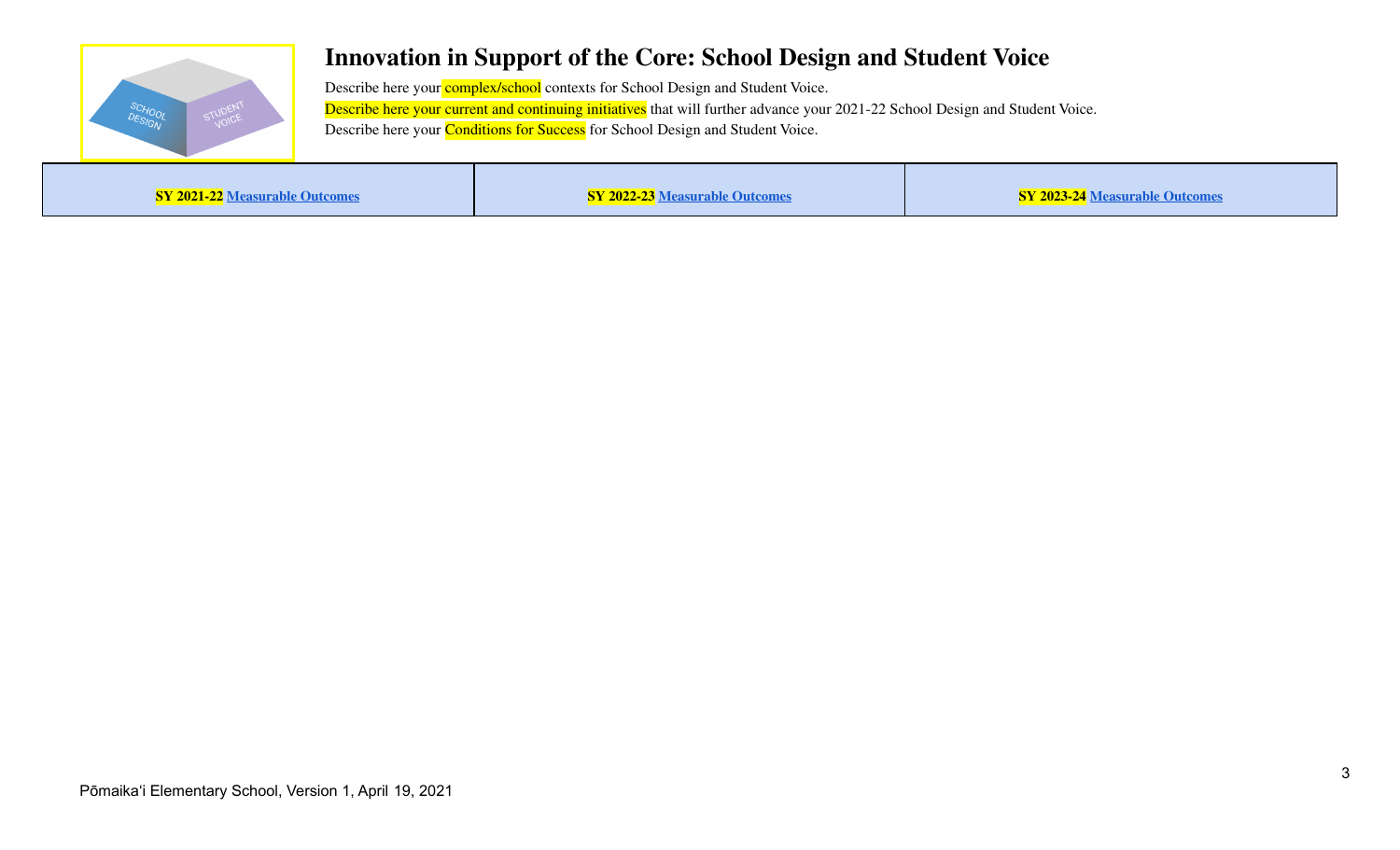*What are your [Measurable](https://docs.google.com/document/d/1ZUJS1Zd6kueCzag9Ja-rDCrDVyaJFBmV-dJgk6fY1X8) Outcomes around School Design and Student Voice? What are you designing?* Pōmaikaʻi Schoolʻs Design puts the students at the heart of instruction. We teach to the whole child through arts integration, to empower student voice, creating a sense of HĀ. To do so, teachers continuously participate in professional learning in professional development, instructional coaching, and teacher leadership positions focused on student academic and behavioral achievement and growth. **Measurable Outcome 1:Common Core** Students will show growth and increase proficiency in ELA/writing and Math: ● Each K-5 classroom's average SGP on STAR Screeners in Reading and Math will show 50 SGP growth by the end of year (one yearʻs growth). • 80% of students in K-5 will be proficient on STAR Early Literacy, STAR Reading, and STAR Math, as determined by STAR SBA Cut Scores by the end of the year. • 75% of students will show growth on the school-wide writing continuum from the beginning to end of the year. Baseline data to be collected in SY 21-22. **Measurable Outcome 2: Academic and Behavioral RTI ● Academic RTI ○** 80% of students identified as RTI Tier 2 or 3, or EL in each classroom will have a 35-50 SGP on STAR Early Literacy in Kindergarten, or STAR Reading in grades 1-5 by the end of the school year. ○ 71% of EL Students will be proficient on the Access Test by end of the school year **● Behavioral RTI**  $\circ$  The number of incident referrals in grades K-5 will decrease 10% in SY21-22 to 108 incidents from 120 incidents in SY19-20. *What are your [Measurable](https://docs.google.com/document/d/1ZUJS1Zd6kueCzag9Ja-rDCrDVyaJFBmV-dJgk6fY1X8) Outcomes around School Design and Student Voice? What are you designing?* Pōmaikaʻi Schoolʻs Design puts the students at the heart of instruction. We teach to the whole child through arts integration, to empower student voice, creating a sense of HĀ. To do so, teachers continuously participate in professional learning in professional development, instructional coaching, and teacher leadership positions focused on student academic and behavioral achievement and growth. **Measurable Outcome 1:Common Core** Students will show growth and increase proficiency in ELA/writing and Math: Each K-5 classroom's average SGP on STAR Screeners in Reading and Math will show 50 SGP growth by the end of year (one yearʻs growth). • 80% of students in K-5 will be proficient on STAR Early Literacy, STAR Reading, and STAR Math, as determined by STAR SBA Cut Scores by the end of the year. • 78% of students will show growth on the school-wide writing continuum from the beginning to end of year. **Measurable Outcome 2: Academic and Behavioral RTI ● Academic RTI ○** 80% of students identified as RTI Tier 2 or 3, or EL in each classroom will have a 40-50 SGP on STAR Early Literacy in Kindergarten, or STAR Reading in grades 1-5 by the end of the school year. ○ 74% of EL Students will be proficient on the Access Test by end of the year **● Behavioral RTI**  $\circ$  The number of incident referrals in grades K-5 will decrease  $10\%$  in SY21-22 to  $\frac{97}{2}$  incidents from  $\frac{108}{2}$ incidents in SY21-22. ○ Student feedback from the SY22-23 Panorama Survey, will have a 3% increase to  $81\%$  for School Safety from the  $78\%$ in the SY20-21. *What are your [Measurable](https://docs.google.com/document/d/1ZUJS1Zd6kueCzag9Ja-rDCrDVyaJFBmV-dJgk6fY1X8) Outcomes around School Design and Student Voice? What are you designing?* Pōmaikaʻi Schoolʻs Design puts the students at the heart of instruction. We teach to the whole child through arts integration, to empower student voice, creating a sense of HĀ. To do so, teachers continuously participate in professional learning in professional development, instructional coaching, and teacher leadership positions focused on student academic and behavioral achievement and growth. **Measurable Outcome 1:Common Core** Students will show growth and increase proficiency in ELA/writing and Math: • Each K-5 classroom's average SGP on STAR Screeners in Reading and Math will show 50 SGP growth by the end of year (one yearʻs growth). • 80% of students in K-5 will be proficient on STAR Early Literacy, STAR Reading, and STAR Math, as determined by STAR SBA Cut Scores by the end of the year.  $\bullet$  81% of students will show growth on the school-wide writing continuum from the beginning to end of year. **Measurable Outcome 2: Academic and Behavioral RTI ● Academic RTI ○** 80% of students identified as RTI Tier 2 or 3, or EL in each classroom will have a 40-50 SGP on STAR Early Literacy in Kindergarten, or STAR Reading in grades 1-5 by the end of the school year. ○ 77% of EL Students will be proficient on the Access Test by end of the year **● Behavioral RTI**  $\circ$  The number of incident referrals in grades K-5 will decrease  $10\%$  in SY22-23 to  $88$  incidents from  $97$  incidents in SY21-22. ○ Student feedback from the SY23-24 Panorama Survey, will have a 3% increase to  $84\%$  for School Safety from the  $81\%$ in the SY21-22.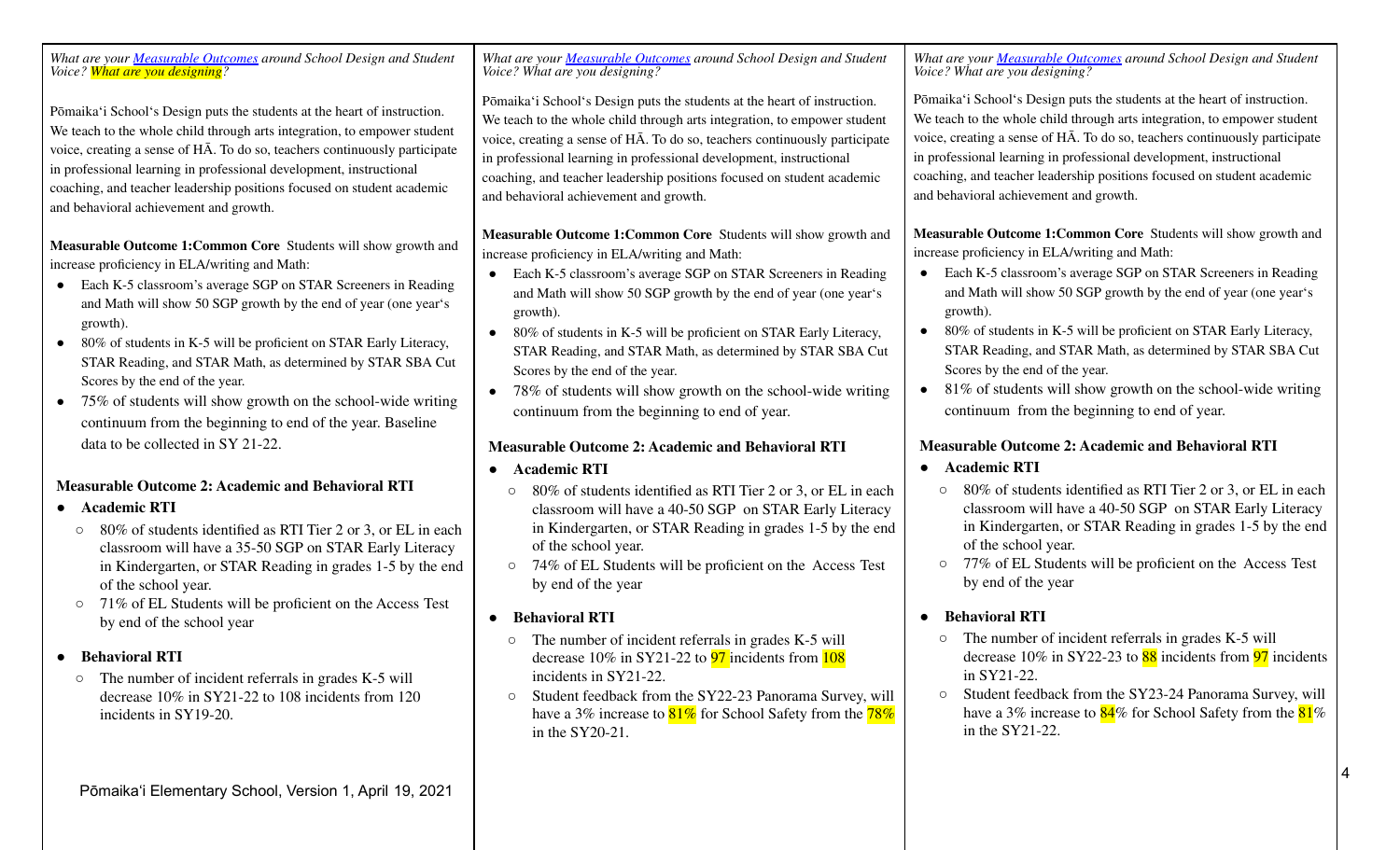○ Student feedback from the SY21-22 Panorama Survey, will have a 3% increase to 78% for School Safety from the 75% in the SY20-21.

#### **Measurable Outcome 3: Science/Social Studies**

- $\bullet$  68% (+3%) of 5th grade students will score proficient or higher on the NGSS Assessment, administered in spring of 2021
- 100% of grade levels will create a themed lesson.

#### **Measurable Outcome 4: Staff Success Professional Development with Instructional Coaching**

• 100% of teachers will show improvement in teacher practice through professional learning and instructional coaching as measured by instructional coaching logs by the end of the school year to be able to deliver a consistent curriculum.

#### **Measurable Outcome 5: Systems of Support/PLT**

- The achievement gap between our high needs and non-high needs students will decrease from 29 points (18/19) to 25 points in ELA and 16 points to (18/19) to 14 points in Math through the use of our Professional Learning Team (Vertical Articulation System) to collaborate, reflect and deepen school wide instructional strategies, common formative instruction, and curriculum development to ensure consistent delivery of curriculum and instruction. This shared leadership system ensures transparency and gives teachers equity of voice in shared decision making.
	- Data Formative Instruction Team PLT
	- CCSS/Writing Team PLT
	- Curriculum, Instruction & Vision Team PLT
	- Positive Behavior Intervention Systems Team PLT
	- Mentoring Program

#### **Measurable Outcome 3: Science/Social Studies**

- $71\%$  (+3%) of 5th grade students will score proficient or higher on the NGSS Assessment, administered in spring of 2022
- $\bullet$  100% of grade levels will create & revise multiple themed lessons.

#### **Measurable Outcome 4: Staff Success Professional Development with Instructional Coaching**

• 100% of teachers will show improvement in teacher practice through professional learning and instructional coaching as measured by instructional coaching logs by the end of the school year to be able to deliver a consistent curriculum.

#### **Measurable Outcome 5: Systems of Support/PLT**

- The achievement gap between our high needs and non-high needs students will decrease from 25 points to 22 points in ELA and 14 points to 12 points in Math through the use of our Professional Learning Team (Vertical Articulation System) to collaborate, reflect and deepen school wide instructional strategies, common formative instruction, and curriculum development to ensure consistent delivery of curriculum and instruction. This shared leadership system ensures transparency and gives teachers equity of voice in shared decision making.
	- Data Formative Instruction Team PLT
	- CCSS/Writing Team PLT
	- Curriculum, Instruction & Vision Team PLT
	- Positive Behavior Intervention Systems Team PLT
- Mentoring Program

#### **Measurable Outcome 3: Science/Social Studies**

- $\bullet$  74% (+3%) of 5th grade students will score proficient or higher on the NGSS Assessment, administered in spring of 2023
- $\bullet$  100% of grade levels will create & revise multiple themed lessons.

#### **Measurable Outcome 4: Staff Success Professional Development with Instructional Coaching**

• 100% of teachers will show improvement in teacher practice through professional learning and instructional coaching as measured by instructional coaching logs by the end of the school year to be able to deliver a consistent curriculum.

#### **Measurable Outcome 5: Systems of Support/PLT**

- The achievement gap between our high needs and non-high needs students will decrease from 22 points to 19 points in **ELA and 12 points to 10 points in Math through the use of our** Professional Learning Team (Vertical Articulation System) to collaborate, reflect and deepen school wide instructional strategies, common formative instruction, and curriculum development to ensure consistent delivery of curriculum and instruction. This shared leadership system ensures transparency and gives teachers equity of voice in shared decision making.
	- Data Formative Instruction Team PLT
	- CCSS/Writing Team PLT
	- Curriculum, Instruction & Vision Team PLT
	- Positive Behavior Intervention Systems Team PLT
	- Mentoring Program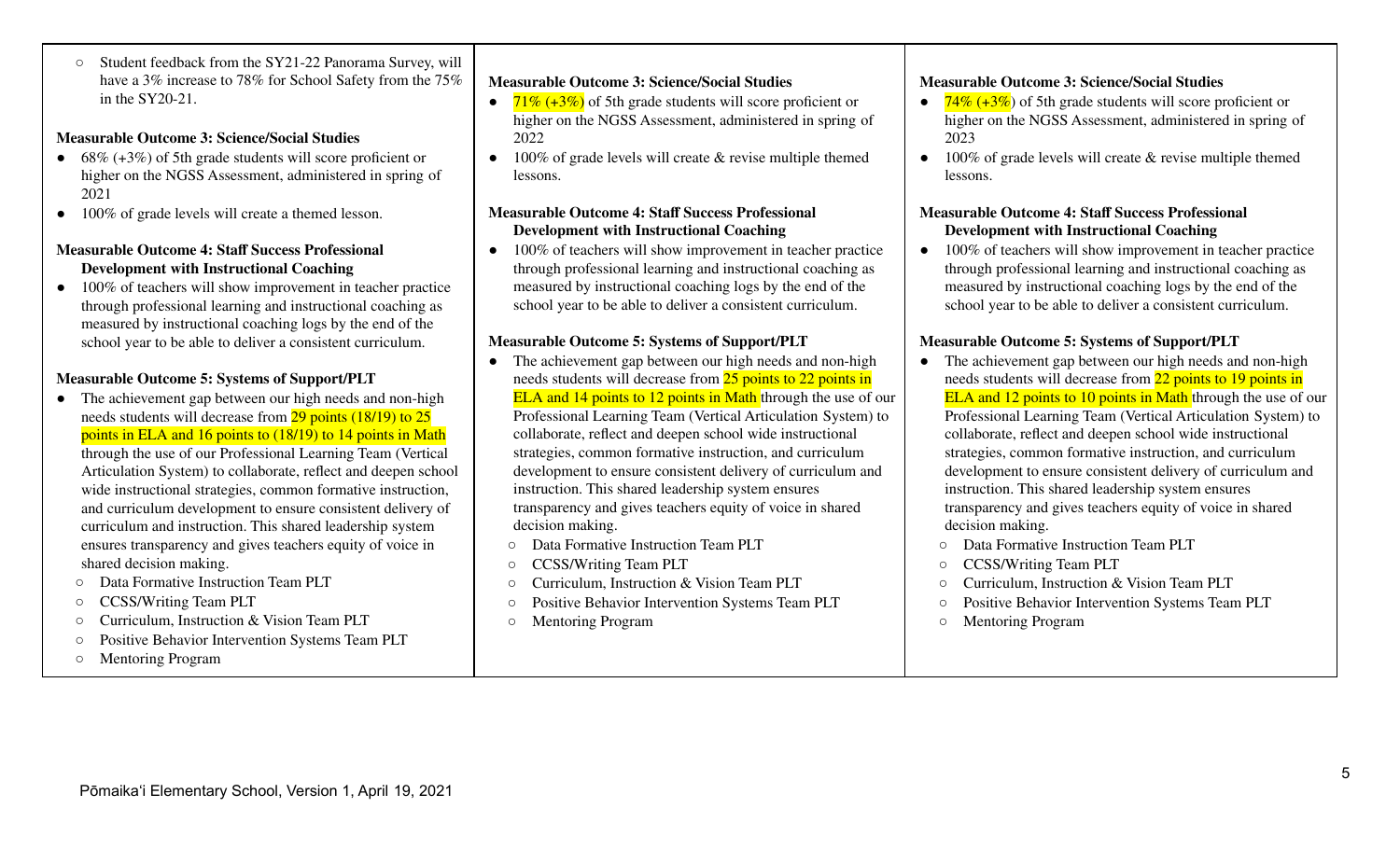| <b>Why</b> are you implementing them?<br>Pōmaika'i School's vision of whole child arts integrated learning<br>for all children is based on <b>years</b> of research. We believe that<br>actively engaging children through the arts requires higher level<br>thinking skills, creative problem solving, and collaboration, in order<br>to challenge learners at all levels. We are determined to connect<br>academics and 21st century skills through arts integration and<br>technology. Our innovative journey continues to inspire all learners<br>in our school today.<br>Based on WASC recommendations, administration and teachers<br>need to enhance and further systematize their efforts in Data Teams,<br>RTI, and a consistent delivery of instruction to achieve behavioral<br>and academic success for all students. | Why are you implementing them?<br>Pōmaika'i School's vision of whole child arts integrated learning<br>for all children is based on years of research. We believe that<br>actively engaging children through the arts requires higher level<br>thinking skills, creative problem solving, and collaboration, in<br>order to challenge learners at all levels. We are determined to<br>connect academics and 21st century skills through arts integration<br>and technology. Our innovative journey continues to inspire all<br>learners in our school today.<br>Based on WASC recommendations, administration and teachers<br>need to enhance and further systematize their efforts in Data<br>Teams, RTI, and a consistent delivery of instruction to achieve<br>behavioral and academic success for all students. | Why are you implementing them?<br>Pōmaika'i School's vision of whole child arts integrated learning<br>for all children is based on years of research. We believe that<br>actively engaging children through the arts requires higher level<br>thinking skills, creative problem solving, and collaboration, in<br>order to challenge learners at all levels. We are determined to<br>connect academics and 21st century skills through arts integration<br>and technology. Our innovative journey continues to inspire all<br>learners in our school today.<br>Based on WASC recommendations, administration and teachers<br>need to enhance and further systematize their efforts in Data<br>Teams, RTI, and a consistent delivery of instruction to achieve<br>behavioral and academic success for all students. |
|-----------------------------------------------------------------------------------------------------------------------------------------------------------------------------------------------------------------------------------------------------------------------------------------------------------------------------------------------------------------------------------------------------------------------------------------------------------------------------------------------------------------------------------------------------------------------------------------------------------------------------------------------------------------------------------------------------------------------------------------------------------------------------------------------------------------------------------|---------------------------------------------------------------------------------------------------------------------------------------------------------------------------------------------------------------------------------------------------------------------------------------------------------------------------------------------------------------------------------------------------------------------------------------------------------------------------------------------------------------------------------------------------------------------------------------------------------------------------------------------------------------------------------------------------------------------------------------------------------------------------------------------------------------------|---------------------------------------------------------------------------------------------------------------------------------------------------------------------------------------------------------------------------------------------------------------------------------------------------------------------------------------------------------------------------------------------------------------------------------------------------------------------------------------------------------------------------------------------------------------------------------------------------------------------------------------------------------------------------------------------------------------------------------------------------------------------------------------------------------------------|
| How will you know that they are causing an improvement?<br>(general what will happen)<br>100% of students will be screened, using STAR Universal<br>Screeners once per quarter<br>Grade levels are more consistent in delivering instruction in all<br>$\bullet$<br>tiers shown on their content area pacing guides.<br>Incident & Office Referrals will decrease over time.<br>Perceptual and anecdotal survey data will record students' total<br>well-being.                                                                                                                                                                                                                                                                                                                                                                   | How will you know that they are causing an improvement?<br>Tiered 1, 2 and 3 instructional and assessment practices will<br>improve and universal screening scores will increase.<br>Grade levels are more consistent in delivering instruction in all<br>tiers shown on their content area pacing guides.<br>Incident & Office Referrals will decrease over time.<br>Perceptual and anecdotal survey data will record students' total<br>well-being.                                                                                                                                                                                                                                                                                                                                                               | How will you know that they are causing an improvement?<br>Tiered 1, 2 and 3 instructional and assessment practices will<br>improve and universal screening scores will increase.<br>Grade levels are more consistent in delivering instruction in all<br>tiers shown on their content area pacing guides.<br>Incident & Office Referrals will decrease over time.<br>Perceptual and anecdotal survey data will record students' total<br>well-being.                                                                                                                                                                                                                                                                                                                                                               |



## **Innovation in Support of the Core: School Design and Student Voice**

*FOCUS ON SY 2020-21:* Crosswalk enabling activities, measurable outcomes, and budget outlay and monitoring.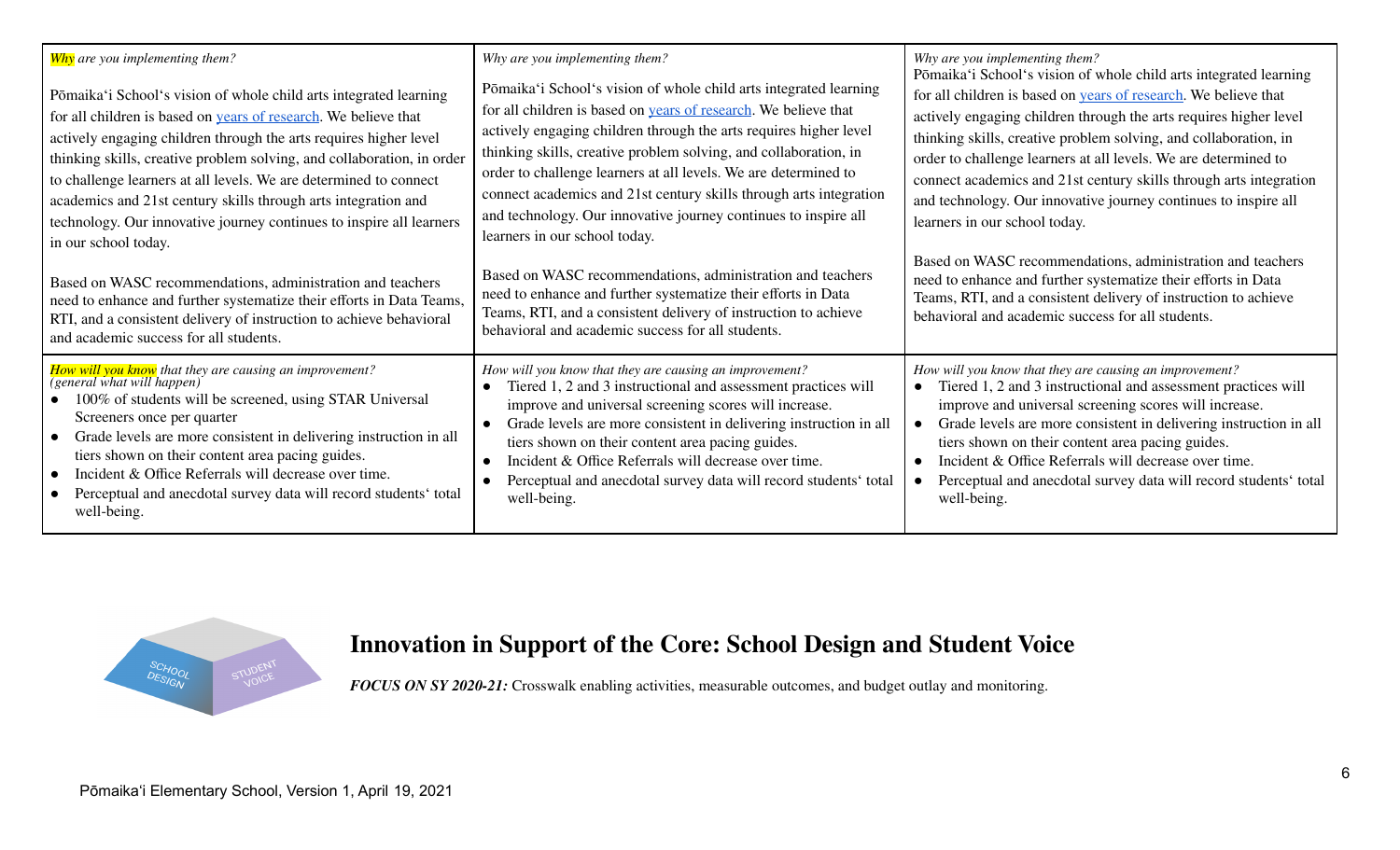| <b>Baseline Measurements</b>                                                                                                                                                                                                                                                                                                                                                                                                                                                                                                                                                                  | <b>Formative Measures</b>                                                                                                                                                                                                                                                                                                                                                                                                                                                                          | <b>Summative Goals</b>                                                                                                                                                                                                                                                                                                                                                                                                                                                                                                                                                                                                                                                                                                                                                                                                                                                                        |
|-----------------------------------------------------------------------------------------------------------------------------------------------------------------------------------------------------------------------------------------------------------------------------------------------------------------------------------------------------------------------------------------------------------------------------------------------------------------------------------------------------------------------------------------------------------------------------------------------|----------------------------------------------------------------------------------------------------------------------------------------------------------------------------------------------------------------------------------------------------------------------------------------------------------------------------------------------------------------------------------------------------------------------------------------------------------------------------------------------------|-----------------------------------------------------------------------------------------------------------------------------------------------------------------------------------------------------------------------------------------------------------------------------------------------------------------------------------------------------------------------------------------------------------------------------------------------------------------------------------------------------------------------------------------------------------------------------------------------------------------------------------------------------------------------------------------------------------------------------------------------------------------------------------------------------------------------------------------------------------------------------------------------|
| Measurable Outcome 1: Common Core Students will show growth<br>and increase proficiency in ELA/writing and Math:<br>• Each K-5 classroom's SGP on STAR Screeners in Reading<br>and Math will show 50 SGP growth by the end of year.<br>80% of students in K-5 will be proficient on STAR Early<br>Literacy, STAR Reading, and STAR Math, as determined by<br><b>STAR SBA Cut Scores</b><br>Grades 3-5 students average score on the Smarter<br>Balanced Assessment for year 21/22 will be:<br>$\circ$ 67% ELA (64% 18/19 and $\_\_\%$ 20/21)<br>61% Math (58% 18/19 and __% 20/21)<br>$\circ$ | Quarterly Screener Review of ELA & Math Growth and<br>$\bullet$<br>Proficiency on STAR Early Literacy K-1, STAR Reading<br>1-5, and STAR Math 1-5<br>50 SGP growth for Reading/math by students in grades 1-5<br>by Semester 1.<br>40% of students in K-5 will be proficient on STAR Early<br>$\bullet$<br>Literacy, STAR Reading, and STAR Math, as determined<br>by STAR SBA Cut Scores in Semester 1.<br>100% of students in grades 3-5 will participate in SBA<br>Interim or IABs during Q2-3. | End of Year Screener Review of ELA & Math Growth and<br>Proficiency on STAR Early Literacy K-1, STAR Reading 1-5, and<br>STAR Math 1-5<br>50 SGP growth for Reading/math by students in grades 1-5 by the<br>$\bullet$<br>end of the year (EOY).<br>80% of students in K-5 will be proficient on STAR Early<br>Literacy, STAR Reading, and STAR Math, as determined by<br>STAR SBA Cut Scores by EOY.<br>Grades 3-5 students average score on the Smarter Balanced<br>Assessment for year 21/22 will be:<br>$\circ$ 67% ELA (64% 18/19 and $\_\%$ 20/21)<br>$\circ$ 61% Math (58% 18/19 and $\_\%$ 20/21)<br>STAR Screener Proficiency End of year<br><b>STAR Reading:</b><br><b>STAR Math:</b><br><b>STAR Early Literacy:</b><br>K: 644 SS<br>$1:166$ SS<br>$K: 9-10$ score<br>2:338 SS<br>1:743 SS<br>1:418 SS<br>$3:455$ SS<br>2:529SS<br>4:531 SS<br>3:621 SS<br>$5:600$ SS<br>$4:696$ SS |
| 75% of students show growth on the school-wide<br>writing continuum. Baseline data to be collected in SY<br>20-21 Proficiency per grade BOY & EOY.                                                                                                                                                                                                                                                                                                                                                                                                                                            | K-5 students will grow 50% based on BOY to mid-year<br>$\bullet$<br>data using schoolwide writing continuum.                                                                                                                                                                                                                                                                                                                                                                                       | 5:782 SS<br>100% of K-5 students will show student growth from<br>$\bullet$<br>BOY/EOY writing assessment using our school wide<br>writing continuum.                                                                                                                                                                                                                                                                                                                                                                                                                                                                                                                                                                                                                                                                                                                                         |
| <b>Measurable Outcome 2: Academic and Behavioral RTI</b><br><b>Academic RTI</b><br>○ 80% of students identified as RTI Tier 2 or 3, or<br>EL in each classroom will have a 40-50 SGP on<br>STAR Early Literacy in Kindergarten, or STAR<br>Reading in grades 1-5 by the end of the school<br>year.                                                                                                                                                                                                                                                                                            | All grade levels will revise GL Academic RTI plan to<br>$\bullet$<br>include shared agreements (GL Plans to be Linked here).<br>80% of students identified as RTI Tier 2 or Tier 3 will meet<br>$\bullet$<br>quarterly RTI SMART goals based on proficiency of targeted<br>skills.                                                                                                                                                                                                                 | 80% of students identified as RTI Tier 2 or Tier 3 will meet<br>quarterly RTI SMART goals based on proficiency of targeted<br>skills<br>80% of students identified as RTI Tier 2 or 3, or EL in each<br>classroom will have a 40-50 SGP on STAR Early Literacy in<br>Kindergarten, or STAR Reading in grades 1-5 by the end of the<br>school year                                                                                                                                                                                                                                                                                                                                                                                                                                                                                                                                             |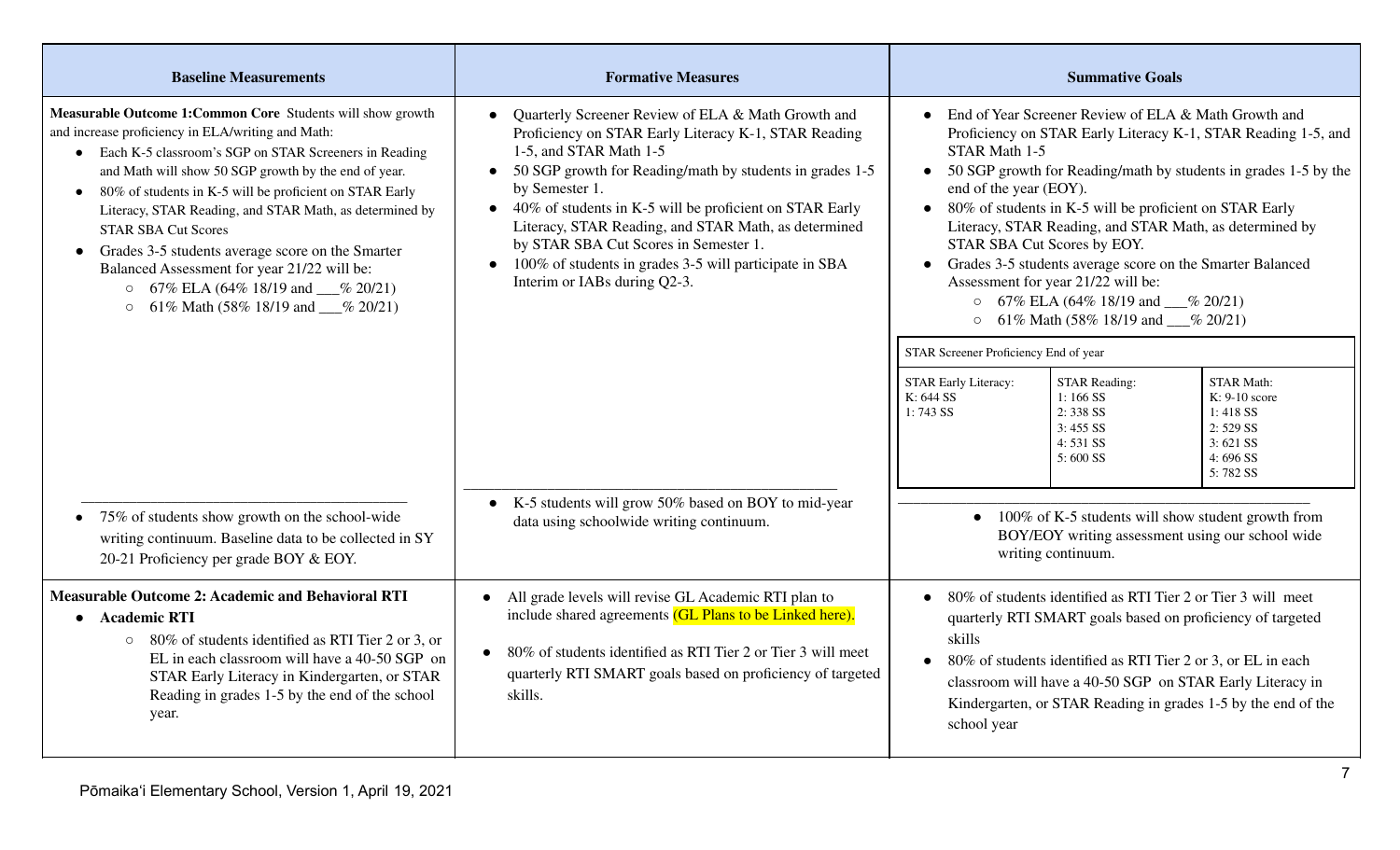| o 71% of EL Students will be proficient on the<br><b>Access Test</b><br><b>Behavioral RTI</b><br>$\circ$ The number of incident referrals in grades K-5<br>will decrease 10% in SY21-22 to 108 incidents<br>from 120 incidents in SY19-20.<br>Student feedback from the SY21-22 Panorama<br>$\circ$<br>Survey, will have a 3% increase to 78% for<br>School Safety from the 75% in the SY20-21.<br>*Based off of 3 quarters, due to school closure | 100% of teachers will provide their classes with a Character<br>$\bullet$<br>Count or SEL lesson quarterly that may incorporate the use<br>of the Behavior RTI teacher/counselor. (Calendar of lessons<br>to be linked here)<br>• 70% of Tier 2 students will meet quarterly RTI SMART<br>goals.                                                                                                                                                                                                                                                                                                                                                                                                                                | • 71% of EL Students will be proficient on the Access Test<br>• The number of incident referrals in grades K-5 will decrease $10\%$<br>in SY21-22 to 108 incidents from 120 incidents in SY19-20.<br>Student feedback from the SY21-22 Panorama Survey, will have<br>$\bullet$<br>a 3% increase to 78% for School Safety from the 75% in the<br>SY20-21.                                                                                                            |
|----------------------------------------------------------------------------------------------------------------------------------------------------------------------------------------------------------------------------------------------------------------------------------------------------------------------------------------------------------------------------------------------------------------------------------------------------|---------------------------------------------------------------------------------------------------------------------------------------------------------------------------------------------------------------------------------------------------------------------------------------------------------------------------------------------------------------------------------------------------------------------------------------------------------------------------------------------------------------------------------------------------------------------------------------------------------------------------------------------------------------------------------------------------------------------------------|---------------------------------------------------------------------------------------------------------------------------------------------------------------------------------------------------------------------------------------------------------------------------------------------------------------------------------------------------------------------------------------------------------------------------------------------------------------------|
| <b>Measurable Outcome 3: Science/Social Studies</b><br>• 70% (65% 18/19 & ____ 20/21) of 5th grade students<br>will score proficient or higher on the NGSS Assessment,<br>administered in spring of 2022<br>100% of grade levels will create Social Studies Themed<br>Unit using the C3 framework.                                                                                                                                                 | K-5 students will develop Project/Place based Learning<br>$\bullet$<br>(PBL2) units through STEA2M residencies using science<br>notebooks. This will create opportunities for students to<br>engage in design thinking and address whole child<br>wellness, integrating the arts.<br>(link GL units)<br>All students will have access to the school garden and<br>$\bullet$<br>related lessons. (link garden signup calendar)<br>5th grade students will be given IABs each semester to<br>determine needs and next steps.<br>All teachers will have PD to understand the C3 framework<br>$\bullet$<br>process and refine existing lessons to create one themed<br>unit of their choice integrating the arts. (link units here) | 70% of students will show proficiency or higher onNGSS Assessment.<br>100% of students will have had a journal entry of garden lessons in their<br>science notebooks. TBD with STEA2M Half Time Teacher<br>100% of students will have experienced a C3 Social Studies unit<br>integrating the arts.                                                                                                                                                                 |
| <b>Measurable Outcome 4: Staff Success Professional</b><br><b>Development with Instructional Coaching</b><br>$\bullet$ 100% of teachers will show improvement in teacher<br>practice through professional learning and instructional<br>coaching as measured by instructional coaching logs by<br>the end of the school year to be able to deliver a<br>consistent curriculum.                                                                     | All teachers will reflect and create next steps after professional<br>learning opportunities, to be followed by coaching.<br>All teachers will be observed or coached (by admin, curriculum<br>coordinator, or peer) on:<br><b>BFRS/RTI Strategies</b><br>$\bullet$<br><b>Arts Integration Strategies</b><br>$\bullet$<br>Number Routines/Problem Solving Strategies<br>$\bullet$                                                                                                                                                                                                                                                                                                                                               | Grade levels to reflect on years' professional learning, including<br>strengths, challenges, and possible areas of growth and gather feedback<br>for professional development for the following school year.<br>100% of teachers will show improvement in teacher practice through<br>professional learning and instructional coaching as measured by<br>instructional coaching logs by the end of the school year to be able to<br>deliver a consistent curriculum |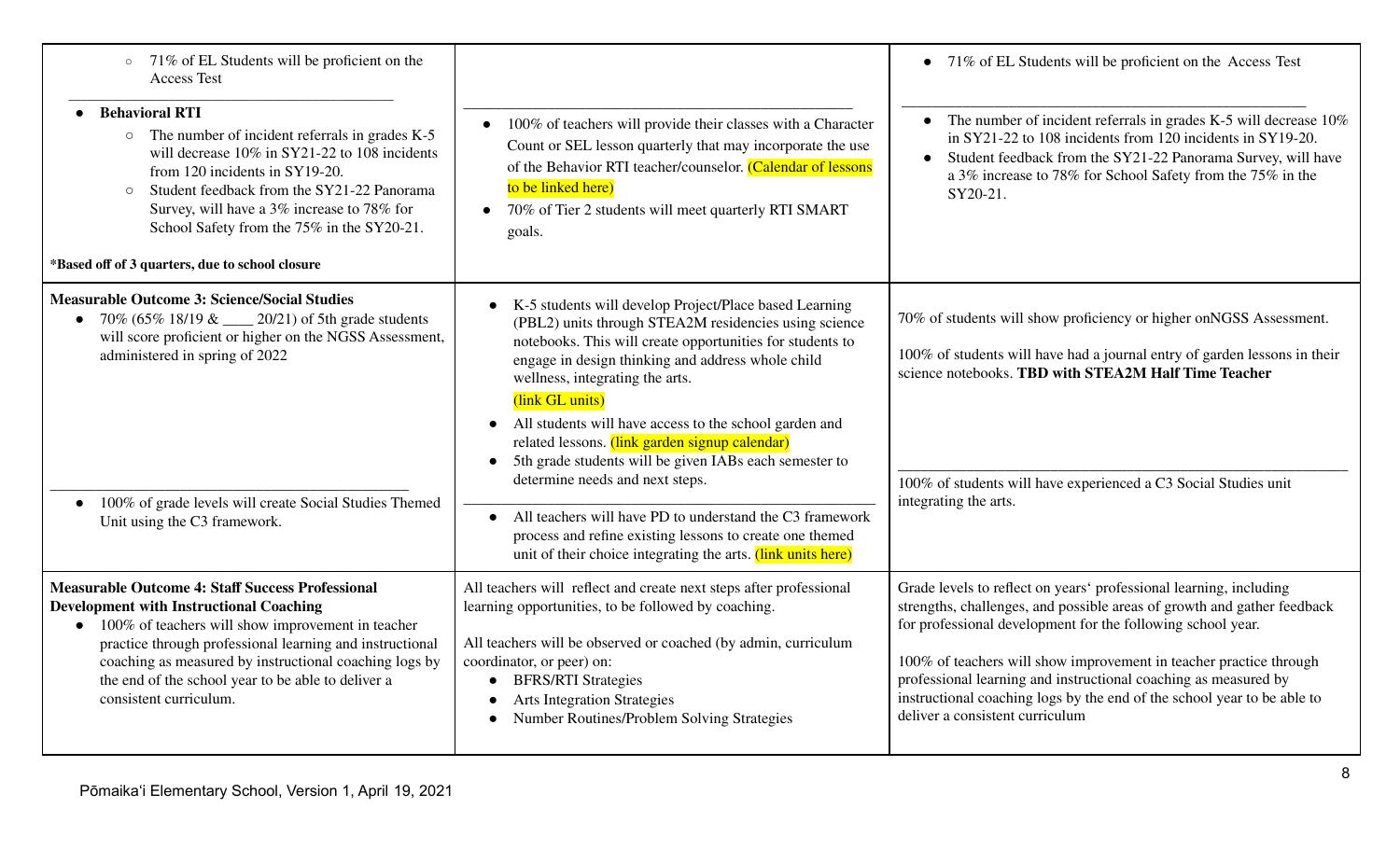|                                                                                                                                                                                                                                                                                                                                                                                                                                                                                                                                                                                                                                                                                                                                                                                                                                                                                                                | Curriculum Coordinators will review instructional coaching logs<br>quarterly to assess progress and needs.                                                                                                                                                                                                                                                                                                                                                                                                                                                                                                                                                                                                                                                                                                                                                                                                                                                                                                                                                                                                                          |                                                                                                                                                                                                                                                                                                                                                                                                                                                                                                                                                                                                                                                                                                                                                                                                                                                                                                                                                                                                                                                                                                                                  |
|----------------------------------------------------------------------------------------------------------------------------------------------------------------------------------------------------------------------------------------------------------------------------------------------------------------------------------------------------------------------------------------------------------------------------------------------------------------------------------------------------------------------------------------------------------------------------------------------------------------------------------------------------------------------------------------------------------------------------------------------------------------------------------------------------------------------------------------------------------------------------------------------------------------|-------------------------------------------------------------------------------------------------------------------------------------------------------------------------------------------------------------------------------------------------------------------------------------------------------------------------------------------------------------------------------------------------------------------------------------------------------------------------------------------------------------------------------------------------------------------------------------------------------------------------------------------------------------------------------------------------------------------------------------------------------------------------------------------------------------------------------------------------------------------------------------------------------------------------------------------------------------------------------------------------------------------------------------------------------------------------------------------------------------------------------------|----------------------------------------------------------------------------------------------------------------------------------------------------------------------------------------------------------------------------------------------------------------------------------------------------------------------------------------------------------------------------------------------------------------------------------------------------------------------------------------------------------------------------------------------------------------------------------------------------------------------------------------------------------------------------------------------------------------------------------------------------------------------------------------------------------------------------------------------------------------------------------------------------------------------------------------------------------------------------------------------------------------------------------------------------------------------------------------------------------------------------------|
| <b>Measurable Outcome 5: Systems of Support/PLT</b><br>The achievement gap between our high needs and<br>non-high needs students will decrease from 29 points<br>$(18/19)$ to 25 points in ELA and 16 points to $(18/19)$ to<br>14 points in Math through the use of our Professional<br>Learning Team (Vertical Articulation System) to<br>collaborate, reflect and deepen school wide instructional<br>strategies, common formative instruction, and<br>curriculum development to ensure consistent delivery of<br>curriculum and instruction. This shared leadership<br>system ensures transparency and gives teachers equity<br>of voice in shared decision making.<br>Data Formative Instruction Team PLT<br><b>CCSS/Writing Team PLT</b><br>$\circ$<br>Curriculum, Instruction & Vision Team PLT<br>$\circ$<br>Positive Behavior Intervention Systems Team<br>$\circ$<br><b>PLT</b><br>Mentoring Program | High Needs & Non-High Needs Proficiency and SGP to be<br>reviewed quarterly to show quarterly progress as<br>determined by Measurable Outcome 1<br><b>PLT</b> Semester Goals:<br>DFIT: Support consistency among curriculum<br>$\circ$<br>(BAW, Wonder, SS & Engage) through quarterly<br>data cycles. GL to meet SMART Goals to support<br>all students in RTI tiers $(1, 2 \& 3)$<br>• Q1 Wtg, Q2 ELA, Q3 Math & Q4 Wtg<br>CCSS: Lead innovative practices with arts and<br>$\circ$<br>technology to support whole child learning.assessment<br>using school wide writing strategies.<br>CIV: Facilitate and lead grade level teams with<br>foundational arts integration strategies, energy and<br>innovative PBL2 units with vision in the forefront.<br>PBIS: Continue to develop and implement a school<br>$\circ$<br>wide PBIS system, focusing on Social Emotional<br>Learning (SEL) for the Whole Child.<br>Mentoring Program Semester Goal: 100% of new to<br>Pomaikai/beginning teachers will participate in monthly<br>Mentor Monday meetings. Students in these classrooms<br>will show 50 SGP on STAR Reading & Math. | The achievement gap between our high needs and non-high needs<br>students will decrease from $29$ points (18/19) to $25$ points in ELA<br>and 16 points to (18/19) to 14 points in Math through the use of<br>our Professional Learning Team (Vertical Articulation System)<br><b>PLT Year Goals:</b><br>DFIT: complete four data cycles quarterly, showing<br>$\circ$<br>adequate growth and proficiency as determined by<br><b>SMART Goals</b><br>CCSS/Writing: Teachers will facilitate writing<br>$\circ$<br>instructional strategies and implement BAW strategies<br>discussions. BOY & EOY writing assessment<br>We will have schoolwide BOY/EOY writing data for K-5<br>students creating a baseline for SY20-21.<br>CIV: Evidence of arts integration strategies embedded in<br>$\circ$<br>PBL2 units<br>PBIS: End of year PBIS Reflection completed by PBIS<br>$\circ$<br>team to determine SY 21/22 next steps.<br>Mentoring Program Year Long Goal:100% of new/beginning<br>teachers will show growth based on instructional coaching and<br>students in these classrooms will show 50 SGP on STAR Reading<br>& Math. |

#### **Student Outcomes (SY 2021-22)**

| <b>Measurable Outcome(s)</b>                                                                                                                                                               | <b>Enabling Activity</b>                                                                                                                                                                                             | <b>Duration</b><br>Fall, Spring,<br>Yearlong | <b>Source of</b><br><b>Funds</b><br>Program ID   | <b>School Monitoring</b><br><b>Activity</b>            | Frequency<br>Quarter, Semester,<br>Annual | <b>Complex Monitoring Activity</b><br>(to be completed by CAS) |
|--------------------------------------------------------------------------------------------------------------------------------------------------------------------------------------------|----------------------------------------------------------------------------------------------------------------------------------------------------------------------------------------------------------------------|----------------------------------------------|--------------------------------------------------|--------------------------------------------------------|-------------------------------------------|----------------------------------------------------------------|
| <b>Measurable Outcome 1: Common Core</b><br>Students will show growth and increase<br>proficiency in ELA/writing and Math:<br>Each K-5 classroom's SGP on<br>STAR Screeners in Reading and | K-5 students will receive content area instruction<br>through school-wide foundational arts integration<br>strategies for tier one and two instruction.<br>Acting Right Strategies, including Tableau<br>Reading Art | Yearlong<br>Fall                             | <b>WSF</b><br>$4,975$ (Focus<br>Five/Sean Layne) | Academic RTI Team<br>Meeting<br><b>Support Meeting</b> | Monthly                                   |                                                                |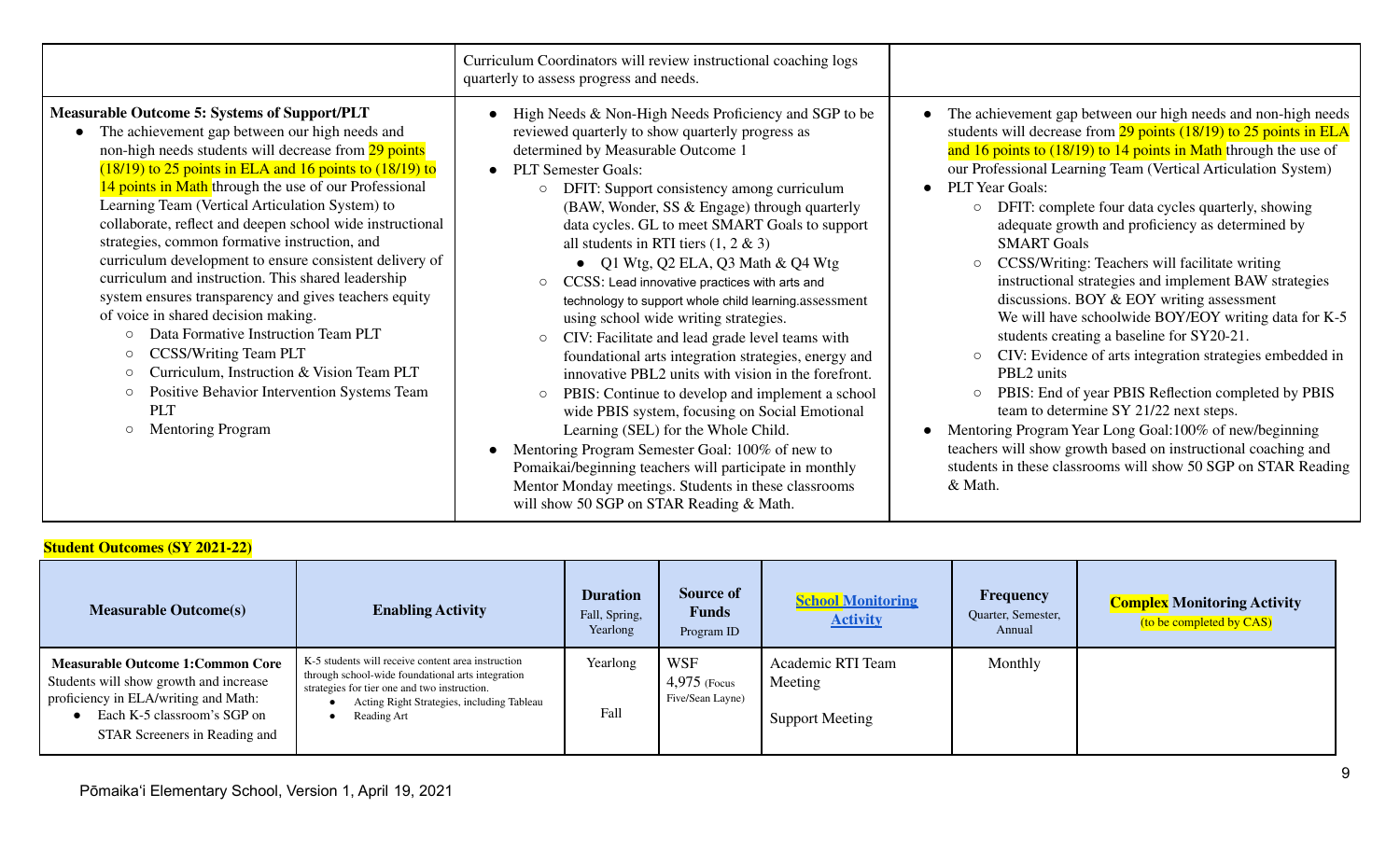| Math will show 50% SGP growth<br>by the end of year.<br>80\% of students in K-5 will be<br>proficient on STAR Early<br>LIteracy, STAR Reading, and |                                                                                                                                                                                                                                                                                                                                        |                    | \$3,000 (Honolulu<br>Youth Theater/Dan<br>Kelin)<br>\$4975 (Focus<br>Five/Melanie Rick) | <b>PLT</b> Lead Meeting<br><b>Coaching Meeting</b>      |         |  |
|----------------------------------------------------------------------------------------------------------------------------------------------------|----------------------------------------------------------------------------------------------------------------------------------------------------------------------------------------------------------------------------------------------------------------------------------------------------------------------------------------|--------------------|-----------------------------------------------------------------------------------------|---------------------------------------------------------|---------|--|
| STAR Math, as determined by<br><b>STAR SBA Cut Scores</b><br>75% of students show growth<br>$\bullet$<br>on the school-wide writing                | K-2 students will receive consistent delivery of<br>Beginning Reading Foundational Skills (BFRS) daily<br>in tier one and two instruction.                                                                                                                                                                                             | Yearlong           | $\theta$                                                                                | Coaching Meeting<br>Academic RTI Team<br>Meeting        | Monthly |  |
| continuum. Baseline data to be<br>collected in SY 21-22<br>Proficiency per grade BOY $\&$<br>EOY.                                                  | K-5 students will receive consistent delivery<br>of mathematics instruction<br>-teachers will be receiving PD during mid<br>DFIT cycle in Q3 on problem solving<br>strategies, error analysis review, and whole<br>school data processes in math.<br>-teachers will receive a quick PD refresher<br>in Number Talks for implementation | Yearly<br>(Winter) | <b>WSF</b><br>\$5,950<br>(Yuureka<br>Math/Wesley Yuu)                                   | <b>Coaching Meeting</b><br>Academic RTI Team<br>Meeting | Monthly |  |

| <b>Measurable Outcome(s)</b>                                                                                                                           | <b>Enabling Activity</b>                                                                                                                                                    | <b>Duration</b><br>Fall, Spring,<br>Yearlong | Source of<br><b>Funds</b><br>Program ID   | <b>School Monitoring Activity</b>                        | Frequency<br>Quarter, Semester,<br>Annual | <b>Complex Monitoring Activity</b><br>(to be completed by CAS) |
|--------------------------------------------------------------------------------------------------------------------------------------------------------|-----------------------------------------------------------------------------------------------------------------------------------------------------------------------------|----------------------------------------------|-------------------------------------------|----------------------------------------------------------|-------------------------------------------|----------------------------------------------------------------|
| <b>Measurable Outcome 2: Academic</b><br>and Behavioral RTI<br><b>Academic RTI</b><br>80% of students identified<br>$\circ$                            | K-5 students will be provided a consistent process of<br>Academic RTI instruction.<br><b>Academic RTI Goals</b><br>EL PTT<br>Documentation/RTI PTT                          | Yearlong                                     | <b>WSF 22k x 2</b><br>EL &<br>Doc/RTI PTT | Academic RTI Team<br>Meeting (to link meeting)<br>notes) | Weekly                                    |                                                                |
| as RTI Tier 2 or 3, or EL in<br>each classroom will have a<br>40-50 SGP on STAR Early<br>Literacy in Kindergarten, or<br><b>STAR Reading in grades</b> | K-2 students will receive consistent delivery of<br>Beginning Reading Foundational Skills (BFRS) daily<br>in tier one and two instruction.                                  | Yearlong                                     |                                           | Coaching Team Meeting<br>Academic RTI weekly<br>meeting  | Quarterly                                 |                                                                |
| 1-5 by the end of the school<br>year.<br>71% of EL Students will be<br>proficient on Access Test                                                       | K-5 teachers will be taught the Academic and<br>Behavioral RTI process at the beginning of the year<br>with continuous follow up with individual teachers as<br>need arises | Yearlong                                     |                                           | <b>Support Meetings</b>                                  | Monthly                                   |                                                                |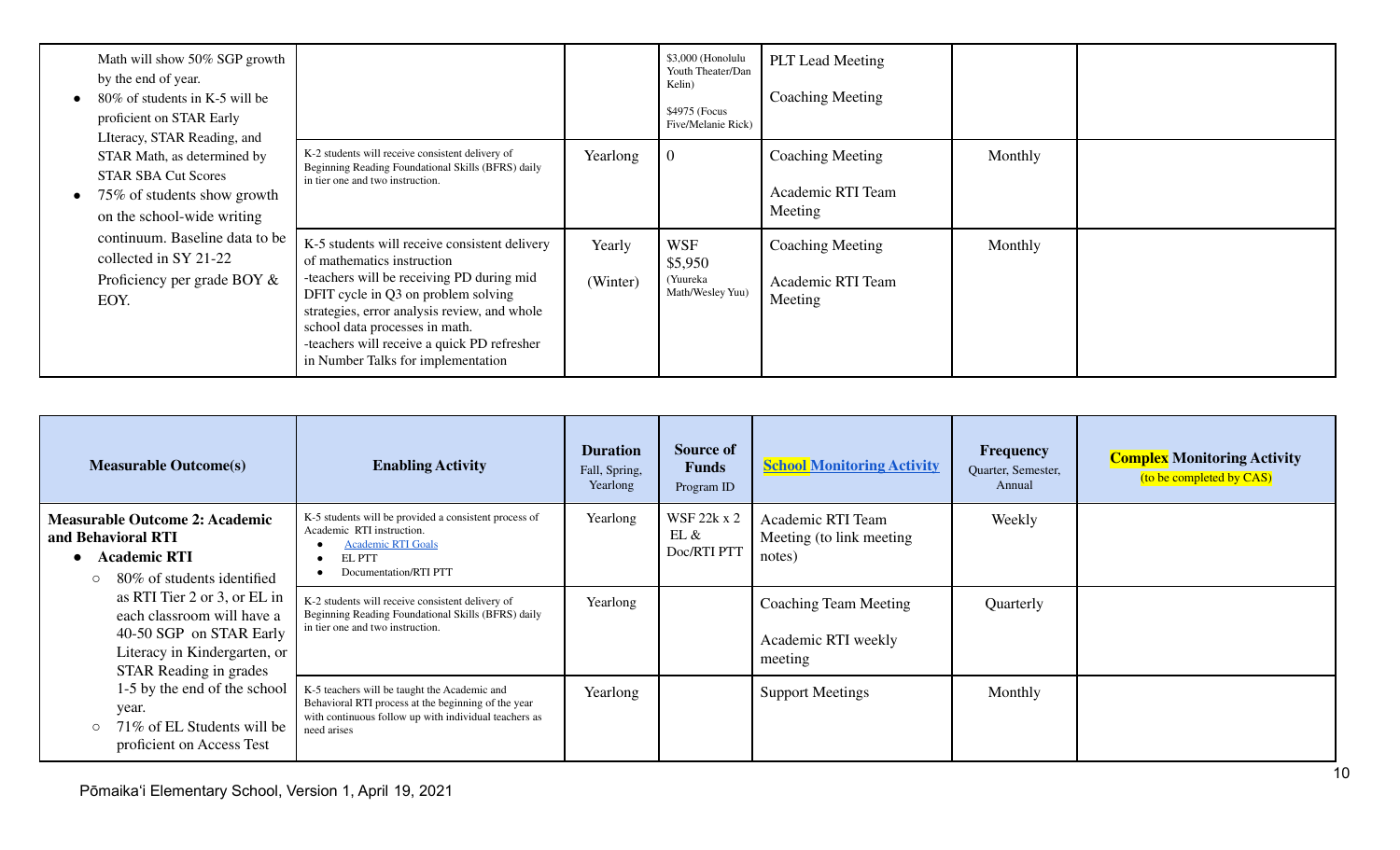| <b>Behavioral RTI</b><br>The number of incident<br>referrals in grades K-5 will<br>decrease $10\%$ in SY21-22<br>to 108 incidents from 120                           | K-5 students will be provided a consistent process of<br>Behavior RTI. (Link RTI Behavior Goals or Process<br>here) | Yearlong | <b>Behavioral RTI Tier 2</b><br>Meeting                                          | Bi-Weekly |  |
|----------------------------------------------------------------------------------------------------------------------------------------------------------------------|---------------------------------------------------------------------------------------------------------------------|----------|----------------------------------------------------------------------------------|-----------|--|
| incidents in SY19-20.<br>Student feedback from the<br>SY21-22 Panorama Survey,<br>will have a 3% increase to<br>78% for School Safety<br>from the $75\%$ in SY20-21. |                                                                                                                     |          | Behavioral RTI Tier 3- Peer<br>Reviews<br><b>Quarterly BRTI system</b><br>review | Quarterly |  |

| <b>Measurable Outcome(s)</b>                                                                                                                                           | <b>Enabling Activity</b>                                                                                                                                                                           | <b>Duration</b><br>Fall, Spring,<br>Yearlong | <b>Source of</b><br><b>Funds</b><br>Program ID | <b>School Monitoring Activity</b>                                                          | Frequency<br>Quarter, Semester,<br>Annual | <b>Complex Monitoring Activity</b><br>(to be completed by CAS) |
|------------------------------------------------------------------------------------------------------------------------------------------------------------------------|----------------------------------------------------------------------------------------------------------------------------------------------------------------------------------------------------|----------------------------------------------|------------------------------------------------|--------------------------------------------------------------------------------------------|-------------------------------------------|----------------------------------------------------------------|
| <b>Measurable Outcome 3:</b><br><b>Science/Social Studies</b><br>70% of 5th grade students will                                                                        | K-5 students will receive place and project based<br>learning opportunities to innovatively solve real world<br>problems integrating the arts, NGSS $\&$ C3 Framework,<br>supported by technology. | Yearlong                                     | $\Omega$                                       | <b>Garden Meetings</b><br><b>CCSS PLT</b> (Social Studies)<br><b>CIV PLT Lead Meetings</b> | Quarterly                                 |                                                                |
| score proficient or higher on<br>the NGSS Assessment,<br>administered in spring of 2022<br>Teachers to create one<br>Themed social studies unit<br>using C3 Framework. | All teachers to implement "Picturing"<br>Science" tier one instructional strategy,<br>integrating Science, Visual Arts, & Literary<br>Art.                                                         | Spring                                       | <b>WSF</b><br>\$1,500<br>(Lori<br>Phillips)    | <b>PLT</b> Lead Meetings                                                                   | Quarterly                                 |                                                                |

#### **Staff Outcomes (SY 2021-22)**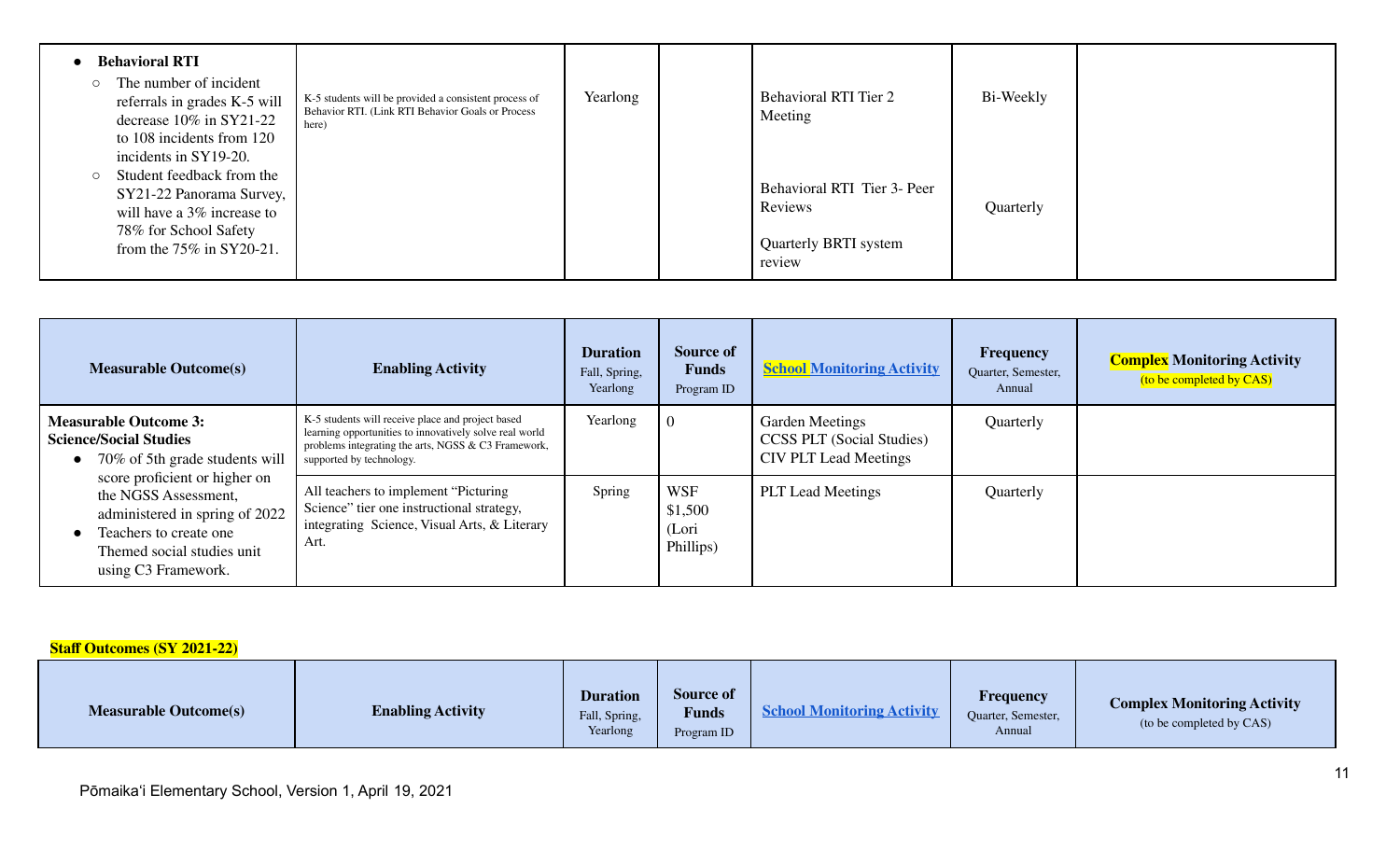| <b>Measurable Outcome 4: Staff</b><br><b>Success "Whole Teacher"</b><br><b>Professional Development with</b><br><b>Instructional Coaching</b><br>100% of teachers will show                                                                                                                                                                                                                                             | Professional Development to improve quality and<br>consistency of instruction on school-wide foundational<br>arts integration strategies, BFRS and mathematical<br>problem solving<br>Professional Development Plan<br><b>Visual Arts PTT</b>                                                                                                                                                                                                             | Yearlong | 22k VA<br><b>PTT</b><br>40k PD Plan | <b>Quarterly Coaching Meetings</b><br><b>Support Meetings</b><br><b>PLT</b> Lead Meetings | Quarterly,<br>Semester |  |
|-------------------------------------------------------------------------------------------------------------------------------------------------------------------------------------------------------------------------------------------------------------------------------------------------------------------------------------------------------------------------------------------------------------------------|-----------------------------------------------------------------------------------------------------------------------------------------------------------------------------------------------------------------------------------------------------------------------------------------------------------------------------------------------------------------------------------------------------------------------------------------------------------|----------|-------------------------------------|-------------------------------------------------------------------------------------------|------------------------|--|
| improvement in teacher<br>practice through professional<br>learning and instructional<br>coaching as measured by<br>instructional coaching logs by<br>the end of the school year to<br>ensure consistent delivery of<br>instruction among teachers<br>and grade levels.<br>Quarterly wellness activities<br>and events will be strategically<br>placed throughout the year to<br>ensure teachers' overall<br>wellbeing. | Instructional Coaching supports will be in place to<br>provide feedback and reflection on individual teacher's<br>growth with school-wide strategies and practices:<br>Arts Integration<br><b>BFRS</b><br>Number Talks and Mathematical Problem<br>Solving<br><b>RTI</b><br>Wellness Activities and Events to focus on teacher<br>social emotional wellbeing:<br>Garden Workdays<br>Yoga<br><b>Walking Challenges</b><br>Pono Club<br><b>Staff Recess</b> | Yearlong | $\mathbf 0$                         | <b>Quarterly Coaching</b><br><b>Quarterly Wellness Meetings</b>                           | Quarterly              |  |

| <b>Measurable Outcome(s)</b>                                                                                                                                                                                                                                                                                                                            | <b>Enabling Activity</b>                                                                                                                                                                                                 | <b>Duration</b><br>Fall, Spring,<br>Yearlong | Source of<br><b>Funds</b><br>Program ID | <b>School Monitoring Activity</b>                                                            | <b>Frequency</b><br>Quarter, Semester,<br>Annual | <b>Complex Monitoring Activity</b><br>(to be completed by CAS) |
|---------------------------------------------------------------------------------------------------------------------------------------------------------------------------------------------------------------------------------------------------------------------------------------------------------------------------------------------------------|--------------------------------------------------------------------------------------------------------------------------------------------------------------------------------------------------------------------------|----------------------------------------------|-----------------------------------------|----------------------------------------------------------------------------------------------|--------------------------------------------------|----------------------------------------------------------------|
| <b>Measurable Outcome 5: Systems of</b><br>Support/PLT<br>Professional Learning Teams<br>(Vertical Articulation System) to<br>collaborate, reflect and deepen<br>school wide instructional<br>strategies, common formative<br>instruction, and curriculum<br>development to ensure<br>consistent delivery of curriculum<br>and instruction. This shared | Fund National Consultant, Deb Brzoska, to strengthen<br>culture of continuous improvement by increasing<br>transparency and efficiency of shared leadership PLTs.                                                        | Fall                                         | <b>WSF</b><br>\$4,950                   | <b>CIV PLT Meetings</b><br><b>Support Meetings</b>                                           | Monthly                                          |                                                                |
|                                                                                                                                                                                                                                                                                                                                                         | PLT Leads to create a calendar for PLT learning tasks<br>aligned to Student learning w/follow up aligned with<br>Critical Areas of Support 21/22 DRAFT Calendar                                                          | Yearlong                                     | $\theta$                                | <b>PLT Lead Meetings</b>                                                                     | Monthly                                          |                                                                |
|                                                                                                                                                                                                                                                                                                                                                         | Continue to design SpEd Data Formative Instruction<br>Team as a collaborative community to improve<br>inclusive practices, equity of environment, and<br>communication with general education teacher and<br>scheduling. | Yearlong                                     | $\theta$                                | <b>DFIT PLT Meetings</b><br><b>SpEd DFIT Meetings</b><br>District SpEd Inclusion<br>Training | Monthly                                          |                                                                |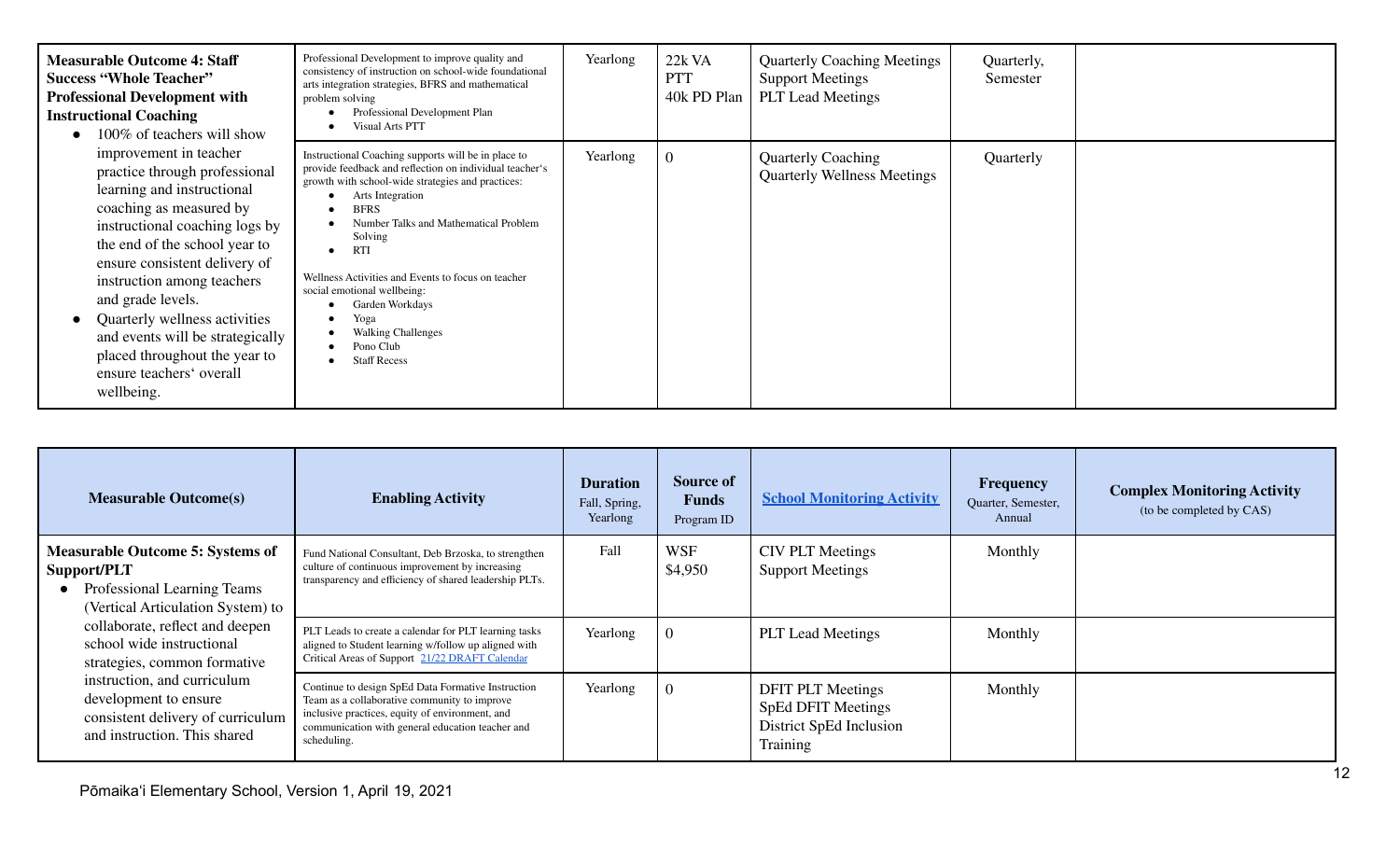| leadership system ensures                                                                                                                                                                                                                                                                                                              | District Provided SpEd Inclusion Training                                                                                                                                                                   |          |          |                                                                                      |         |  |
|----------------------------------------------------------------------------------------------------------------------------------------------------------------------------------------------------------------------------------------------------------------------------------------------------------------------------------------|-------------------------------------------------------------------------------------------------------------------------------------------------------------------------------------------------------------|----------|----------|--------------------------------------------------------------------------------------|---------|--|
| transparency and gives teachers<br>equity of voice in shared<br>decision making.<br>Data Formative Instruction<br>$\circ$<br>Team PLT<br><b>CCSS</b><br>$\circ$<br>Curriculum, Instruction &<br>$\circ$<br>Vision PLT<br><b>Positive Behavior</b><br>$\circ$<br><b>Intervention Systems PLT</b><br><b>Mentoring Program</b><br>$\circ$ | Mentoring Program is to support years 1-3, new to<br>Pomaikai teachers with school-wide foundational arts<br>integration strategies, tiered professional development,<br>curriculum, and emotional support, | Yearlong | $\bf{0}$ | Pre & Post Mentor Lead<br>Meetings<br><b>Mentoring Monday</b><br><b>Summary Logs</b> | Monthly |  |



### **Pipeline of Emerging Ideas: Pilot Projects and Design Thinking**

When HIDOE references innovation and emerging ideas, the Department is responding to important mindsets that embrace new ideas, replace dated practices, and strive for better solutions. Therefore, the Learning Organization must be prepared to uphold innovative learning environments that elevate a school's collective work, expand capacity to improve, and continuously advance student learning.

As the HIDOE 2030 Promise Plan is finalized, a "Forward Focused" Plan will be drafted to help school communities open conversations about the *Pipeline of Emerging Ideas*.

| <b>School Ideas for Innovation and Pilot Projects</b>                                                            | <b>Conditions for Success</b>                                                                        |
|------------------------------------------------------------------------------------------------------------------|------------------------------------------------------------------------------------------------------|
| While referencing the "Forward Focused" Plan, please describe your school's ideas around innovation and          | Please describe your <b>Conditions for Success</b> :                                                 |
| pilot projects. Your draft will be a valuable tool to collect feedback and solicit support from the Complex Area | To do so, our Tech & Arts Teacher, along with the school's Support Team and administration will:     |
| Superintendent, parents, students, and community stakeholders.                                                   | Reorganize the Creative Literacy Library after being dormant for a year, to be conducive for project |
| 2030 <u>Promise Plan</u>                                                                                         | based learning.                                                                                      |
| As we move into the 21/22SY we have the opportunity to reimagine our spaces, innovative practices through        | Create a Maker Space for classes to visit to create and imagine                                      |
| technology and the arts, while building our students as leaders and honoring their social emotional development. | Facilitate and Lead CCSS PLT aligned to PBL Units supported in this space:                           |
| Our computer lab and Creative Literacy Library will be integrated to be a space for innovative project based     | Support Grade Levels to integrate technology and the arts in Project Placed Based                    |
| learning for every grade level. The new support position, a combined tech coordinator and Creative Literacy      | Learning units                                                                                       |
| Teacher in one, will support students and teachers to plan, implement and reflect on projects aligned to place,  | Use student and teacher needs to guide technology training and model lessons in the                  |
| student voice, and self. This holistic approach to PBL will be celebrated and shared with the school community   | classroom and CLL                                                                                    |